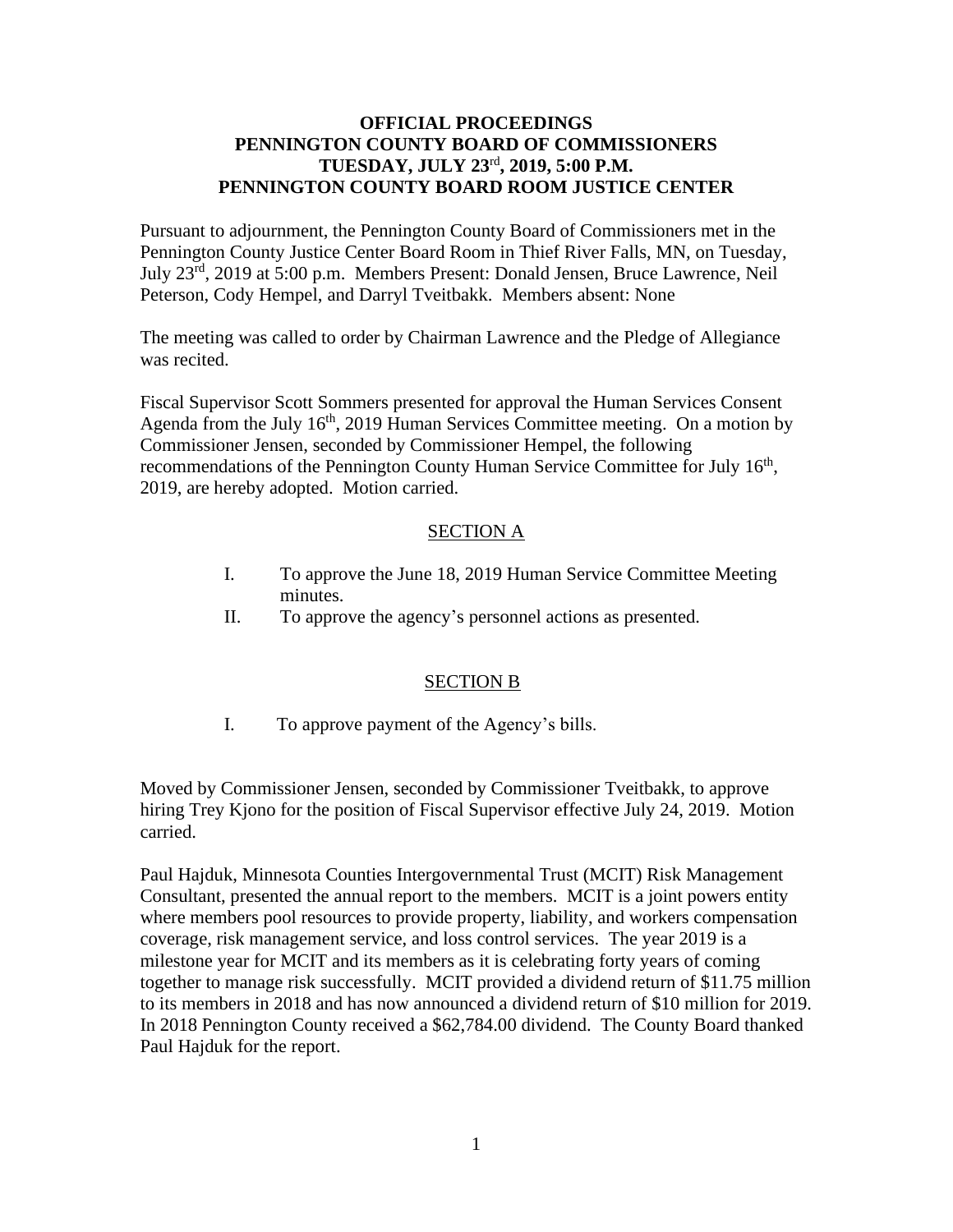Robert Sip, Executive Director of the Red River Watershed Management Board, received their 2018 Annual Report. They established a permanent office at 11 5<sup>th</sup> Avenue East Suite B, in Ada, Minnesota. They now operate with two full-time staff, an executive director, and executive assistant. Rob has been traveling to all of the member Watershed Districts and is also meeting with the counties in the RRWMB. The Red Lake Watershed District and the Middle-Snake-Tamarac River Watershed District are both included in the RRWMB. Rob reviewed their mission statement and principle objective. Rob noted that their levy for 2020 will be going down to 75% of the maximum levy allowed. They are striving to be more transparent, open, and responsive to the members. The County Board thanked Rob Sip for the report.

Bryan Malone, SWCD District Manager, presented a Minnesota Wetland Conservation Act Notice of Application for Farmer's Coop Grain & Seed for construction of a TRF Railroad Siding in Section 21, 27, and 28 of North Township. A Wetland Delineation was completed in 2016 and a Wetland Replacement Plan was included requiring the purchase of 4.5 acres of Wetland Bank Credits. It was moved by Commissioner Peterson, seconded by Commissioner Jensen, that after evaluation of the information provided, Pennington County agrees with the recommendation of the Pennington County TEP, and approves the Farmer's Coop Grain & Seed Wetland Delineation and Replacement Plan. Motion carried.

County Engineer Mike Flaagan recommends hiring Jared Voecks for the position of Highway Equipment Operator. Moved by Commissioner Jensen, seconded by Commissioner Peterson, to hire Jared Voecks for the position of Highway Equipment Operator. Motion carried.

Mike Flaagan informed the County Board that John Hanson would be retiring as of August 1<sup>st</sup>, 2019. Moved by Commissioner Peterson, seconded by Commissioner Hempel, to accept the resignation and retirement of John Hanson effective August  $1<sup>st</sup>$ , 2019 and to thank him for his 29 years of service to the Pennington County Highway Department. Motion unanimously carried.

County Engineer Flaagan then reviewed the bids received for SP 057-070-013 and SP 057-070-014 (CSAH 16 Rumble Strips). The following bids were received:

| Agassiz Asphalt -          | \$125,478.24 |
|----------------------------|--------------|
| Knife River Materials -    | \$143,292.32 |
| R.J. Zavoral & Sons, Inc - | \$141,349.60 |

Moved by Commissioner Jensen, seconded by Commissioner Hempel, to approve the bid of Agassiz Asphalt as the best and lowest bid received for SP 057-070-013 and SP 057- 070-014. Motion carried.

County Sheriff Ray Kuznia recommended Jordin Gunderson for the part-time Corrections Officer position. Moved by Commissioner Jensen, seconded by Commissioner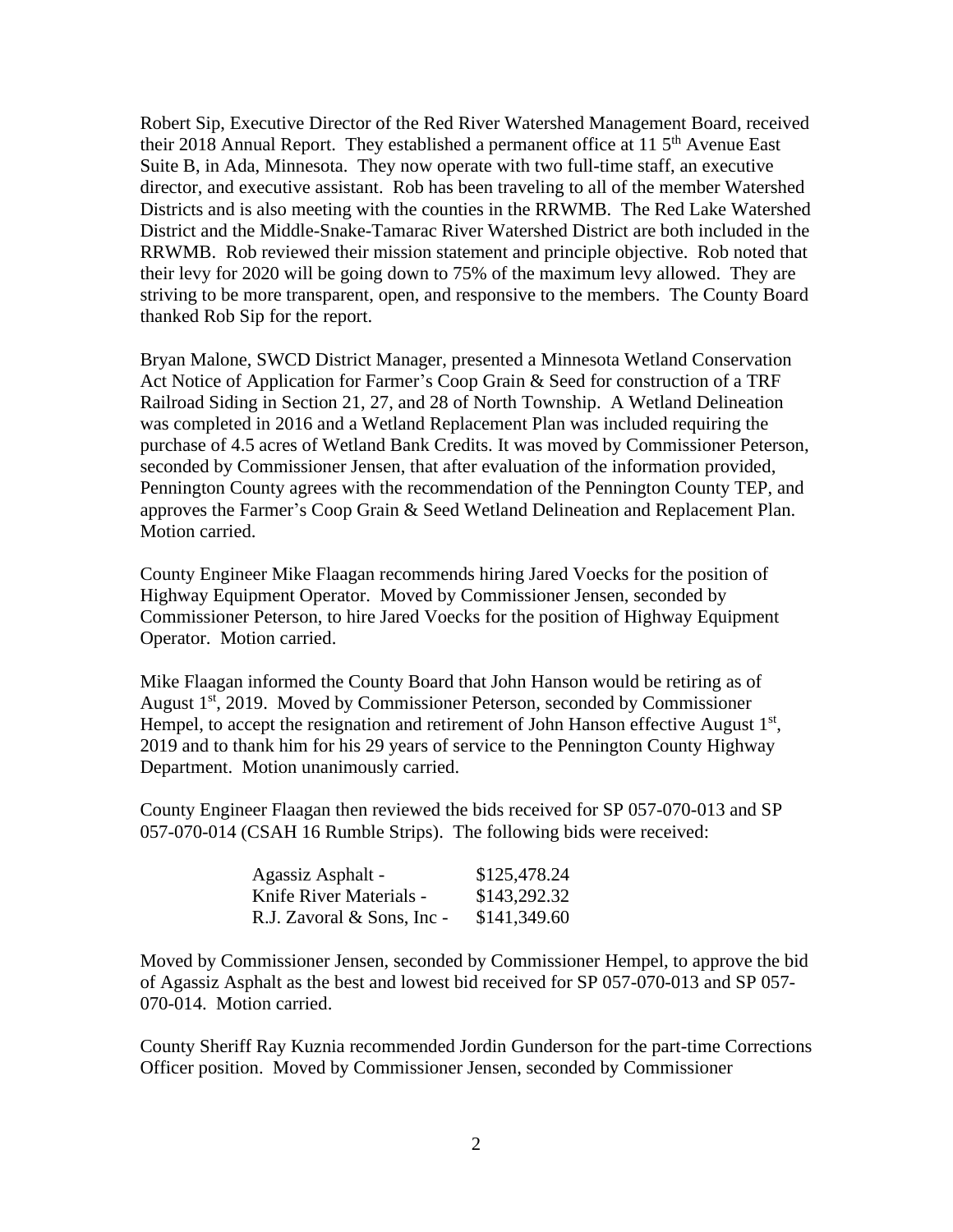Tveitbakk, to hire Jordin Gunderson as a part-time corrections officer effective July 24<sup>th</sup>, 2019. Motion carried.

Moved by Commissioner Tveitbakk, seconded by Commissioner Jensen, to hire David Casanova as the full-time Jail Administrator at the one-year step on the pay scale effective August 1<sup>st</sup>, 2019. Motion carried.

Commissioner Tveitbakk moved, seconded by Commissioner Jensen, to post internally for the position of full-time Corrections Officer. Motion carried.

Commissioner Jensen moved, seconded by Commissioner Hempel, to authorize the County Sheriff to hire a part-time correction officer from the current list of applicants recently interviewed. Motion carried.

Moved by Commissioner Jensen, seconded by Commissioner Peterson, to approve the minutes of July 9<sup>th</sup>, 2019 as written. Motion carried.

Motioned by Commissioner Tveitbakk, seconded by Commissioner Hempel, to approve the Human Services warrants totaling \$120,963.63, the Auditor and Manual warrants for June 2019 totaling \$6,231,201.90, and the following Commissioner warrants.

## WARRANTS

| <b>County Revenue</b>       | \$133,946.29 |
|-----------------------------|--------------|
| Road & Bridge               | 148, 177.53  |
| <b>Solid Waste Facility</b> | 3,187.54     |
| Ditch Funds                 | 77.02        |

Per diems and meal reimbursements in the amount of \$43.25 were also approved.

County Auditor-Treasurer Ken Olson presented the Christianson Furniture Invoice #2614-3RF for  $$209,271.84$ . Christianson Furniture will be here August 1<sup>st</sup>, 2019 to finish the punch list and are requesting a partial payment of this invoice. Margaret Lafferty from BKV has agreed with this request. Moved by Commissioner Tveitbakk, seconded by Commissioner Hempel, to pay 90% of Invoice #2614-3RF (\$188,344.66) by Auditors Warrant with the remaining balance of this invoice to be paid upon approval and final of this contract. Motion carried.

County Auditor-Treasurer Ken Olson presented the Elevator Maintenance Agreements from OTIS Elevator for the elevator in the Government Center and the two elevators in the Justice Center. These are five-year agreements beginning August  $1<sup>st</sup>$ , 2019 with the base price of \$65.00 per month, per elevator. Moved by Commissioner Tveitbakk, seconded by Commissioner Jensen, to approve the Elevator Maintenance Contracts with OTIS Elevator Company and authorize the Chairman to sign the agreements. Motion carried.